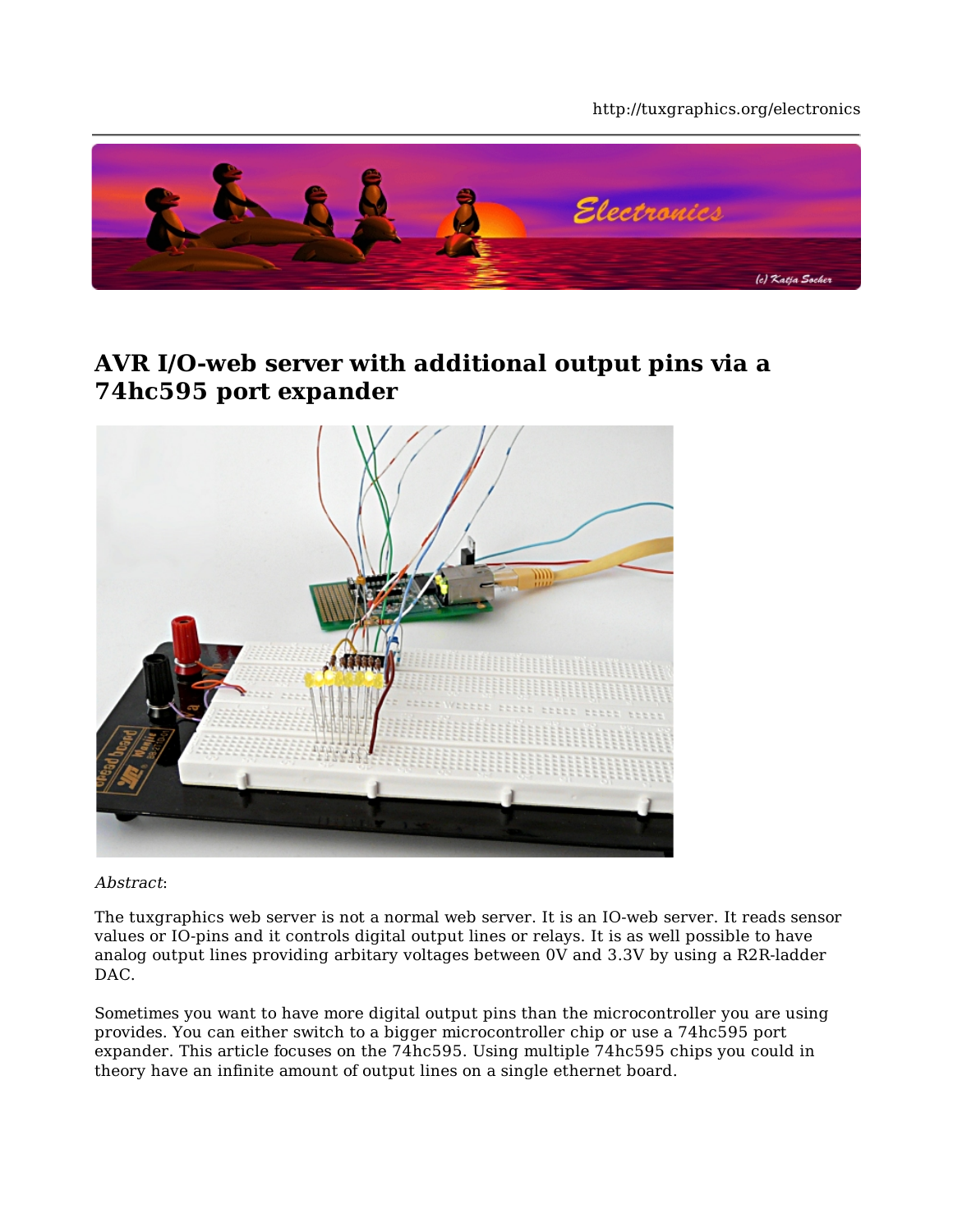The advantage of the 74hc595 is that you save on wires if you want to have the 8 additional output pins in a different place. There is a serial connrection between microcontroller and 74hc595. The cable lenght of that connection should however not be longer than a meter (3ft).

The 74hc595 chips can be chained to provide 16 bit output ports or more without occupying any further output lines on the atmage.

For another article on IO-web servers which provide digital and analog input lines together with digital output lines see "Using the tuxgraphics embedded web server to control scientific equipment".

**\_\_\_\_\_\_\_\_\_\_\_\_\_\_\_\_\_ \_\_\_\_\_\_\_\_\_\_\_\_\_\_\_\_\_ \_\_\_\_\_\_\_\_\_\_\_\_\_\_\_\_\_**

**The 74hc595**

The 74hc595 consists internally of two 8-bit registers. Those two registers are called shift register and storage register. The eight output lines are connected to the storage register. It is possible to fill the shift register in serial bit by bit and move the content of the shift register into the storage register with a single pulse on the RCK line (74hc595 pin 12).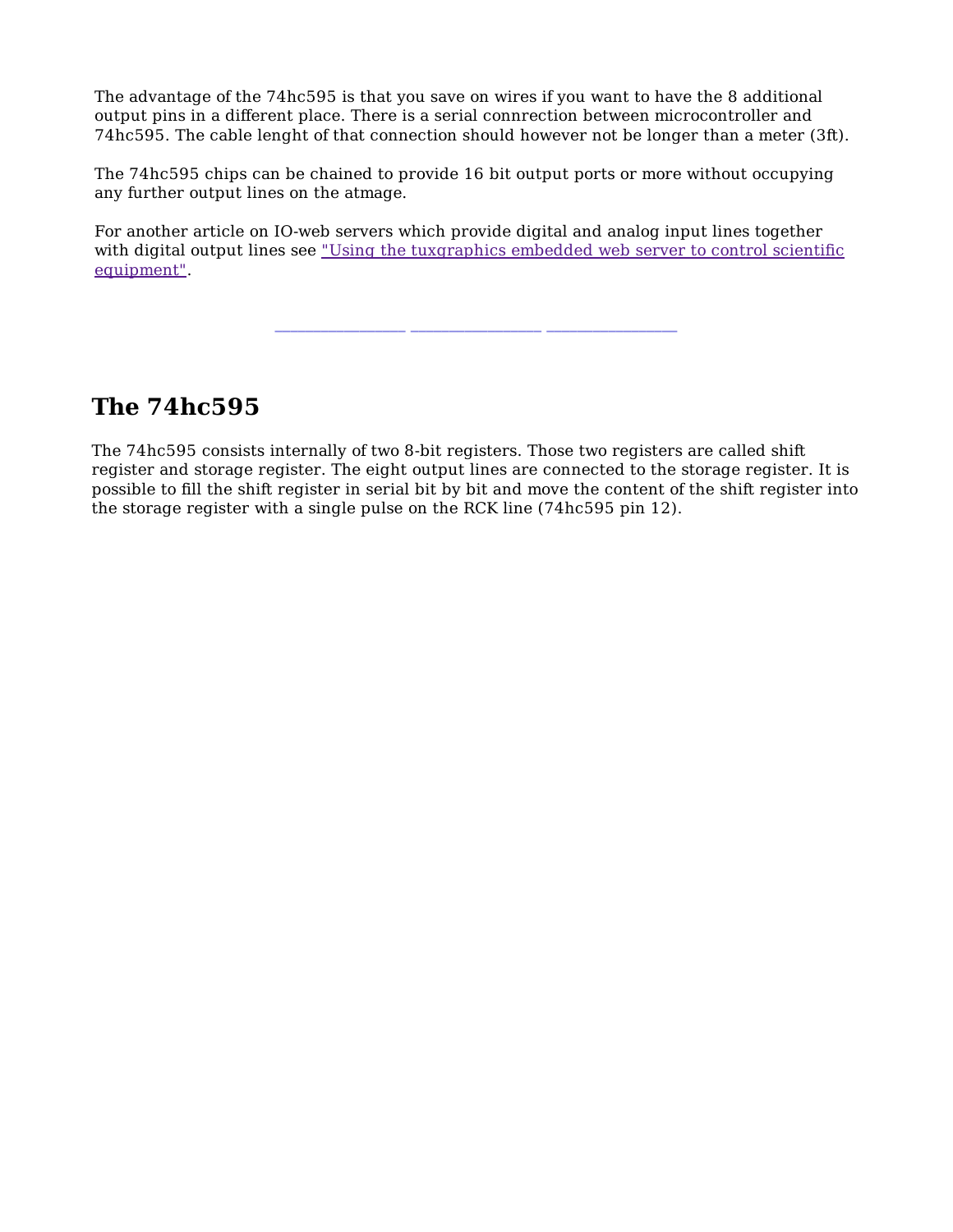

E thernet board digital output lines with 74HC595 port expander.

[click on the picture for a PDF version]

Connecting the 74hc595 to the tuxgraphics AVR web server. The software in the download section of this article provides as well 4 traditional digital output lines directly at the atmega chip on pins PD4, PD5, PD6 and PD7. They are as well shown in the above drawing.

## **Power-on behavior**

For many applications it is important to have a defined behaviour during power on. You don't want to have random blinking or other strange patterns even if you connect just LEDs to the output lines.

The 74hc595 has therefore a pin to clear the shift register (SRCLR, pin 10) and to disable the output (G, pin 13) during power on. Simple circuits hardwire those lines often to just Vcc and GND and then you might get undefined pulses on the output at power on.

A good way to avoid undefined behaviour and not use any additional pins on the microcontroller is to use a simple RC-timer. This RC-combination can be used to hold the pins just for a few μS during power on and then tie them to Vcc or GND respectively.

# **Chaining chips to get 16 or more output lines**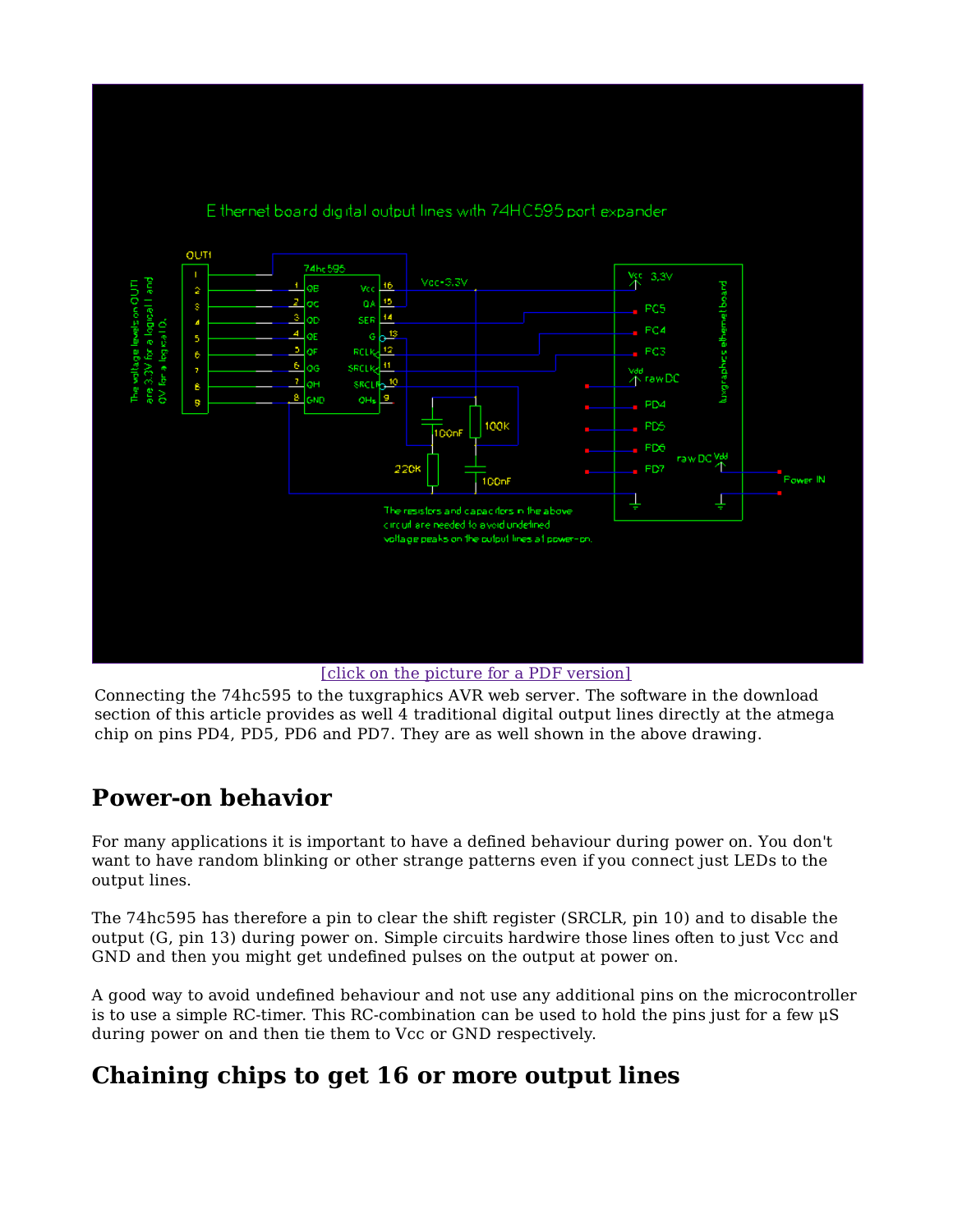

[click on the picture for a PDF version]

Chaining two 74hc595 chips to get 16 digital output lines.

Note that the software which you find in the download section is currently written only for 8 additional output lines. If you want to chain two 74hc595 chips then you will have to modify the software just a little bit.

# **The Software**

There are two functions defined in main.c :

init74595(void)

set74595(uint8\_t val)

You call init74595 at startup and then you can set any of the output lines of the 74hc595 using set74595(val). A one in a certain bit position corresponds to output-on and a zero corresponds output-off. E.g  $10000000 = \text{dec } 128 = \text{hex } 80$  sets the output QH on the 74hc595 to 3.3V. If you want to change just one output and not set all at once then just define a variable that holds the current output bit pattern and use binary-AND or binary-OR to modify individual bits: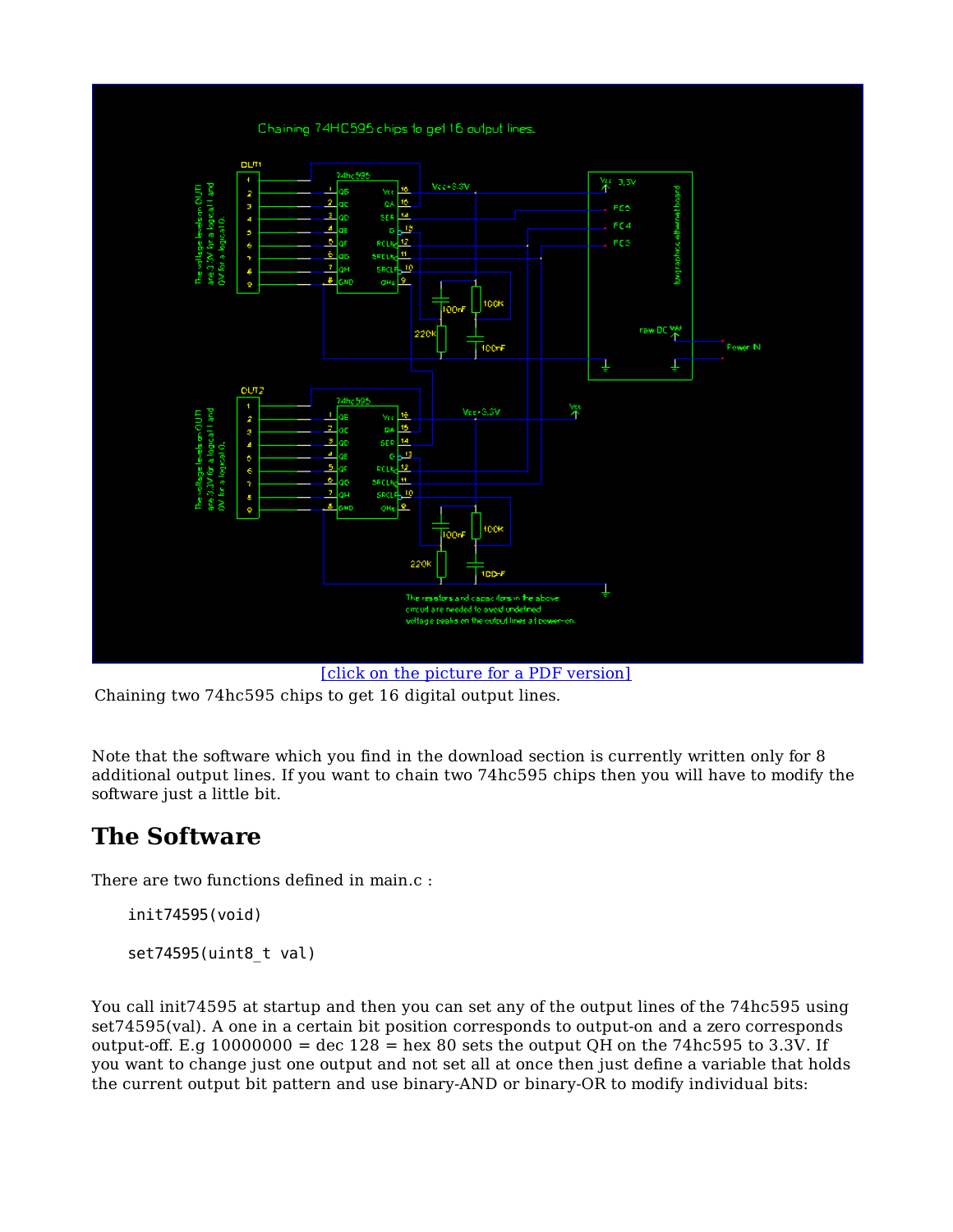```
static uint8_t e74595val=0;
...
 i=3; // the third output pin (possible values 0..7)
  set74595(e74595val|(1<<i));// on
   ...
  i=3;
  set74595(e74595val&~(1<<i));// off
```
## **Connecting a relay**

To switch on/off heavier loads it is a good idea to use a relay. It offers a galvanic separation and protects the microcontroller.

A relay itself causes however induced voltages at the driver when the relay is switched off. For this a fly-back diode is absolutly needed. I recommend to use the following driver stage for each relay that you want to connect. The capacitor and resistor parallel to the fly-back diode supress additional noise that might come in via the relay coil. You connect this driver to the 74hc595 output lines or the microcontroller.

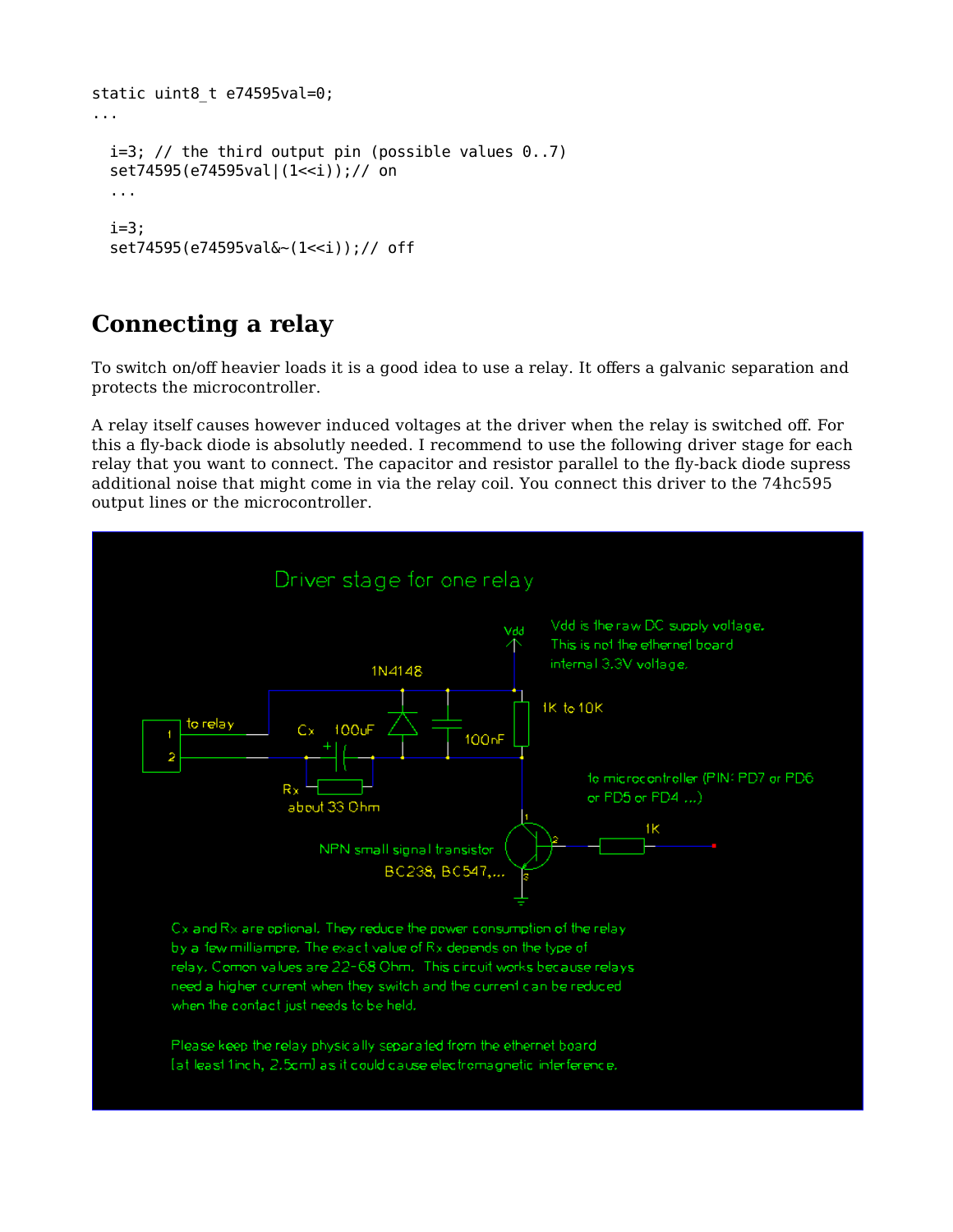### [click for a PDF version]

A relay driver stage as needed for each relay.

Keep in mind that a normal relay consumes about 50-100mA at 6V. To build e.g a circuit which controls 12 relays one would need a power supply that delivers 1.4A at 5V-6V. The tuxgraphics ethernet board consumes about 180mA.

You can lower the power consumption a bit using the capacitor Cx and the resistor Rx as shown in the above circuit diagram. This works because relays need a higher current to switch than they need to just hold the contacts together. This is because they have a metal plate moving towards a magnet. When the plate is very close to the magnet then the magnetic field is stronger and you can lower the current a bit. The strength of a magnetic field is proportional to distance<sup>3</sup> (distance to the power of three). The hold current is determinted by the resistor Rx. When the relay is switched on then the 100<sub>uF</sub> capacitor is charged up and that causes the current peak needed for the relay to switch.

Do not choose a too high value for Rx. The relay contact need as well be pressed together a bit.

# **The user interface**

The user interface is a web page. The s0 to s3 are the standard output lines on the microcontroller and the e0 to e7 are the eight additional output lines available via the 74hc595 port expander.

To change a value from on to off or vice versa you just click on the name and it toggles between on and off. There is a basic but convenient access protection available. The URL contains a shared secret. It is set to "secret" in the below screenshot.